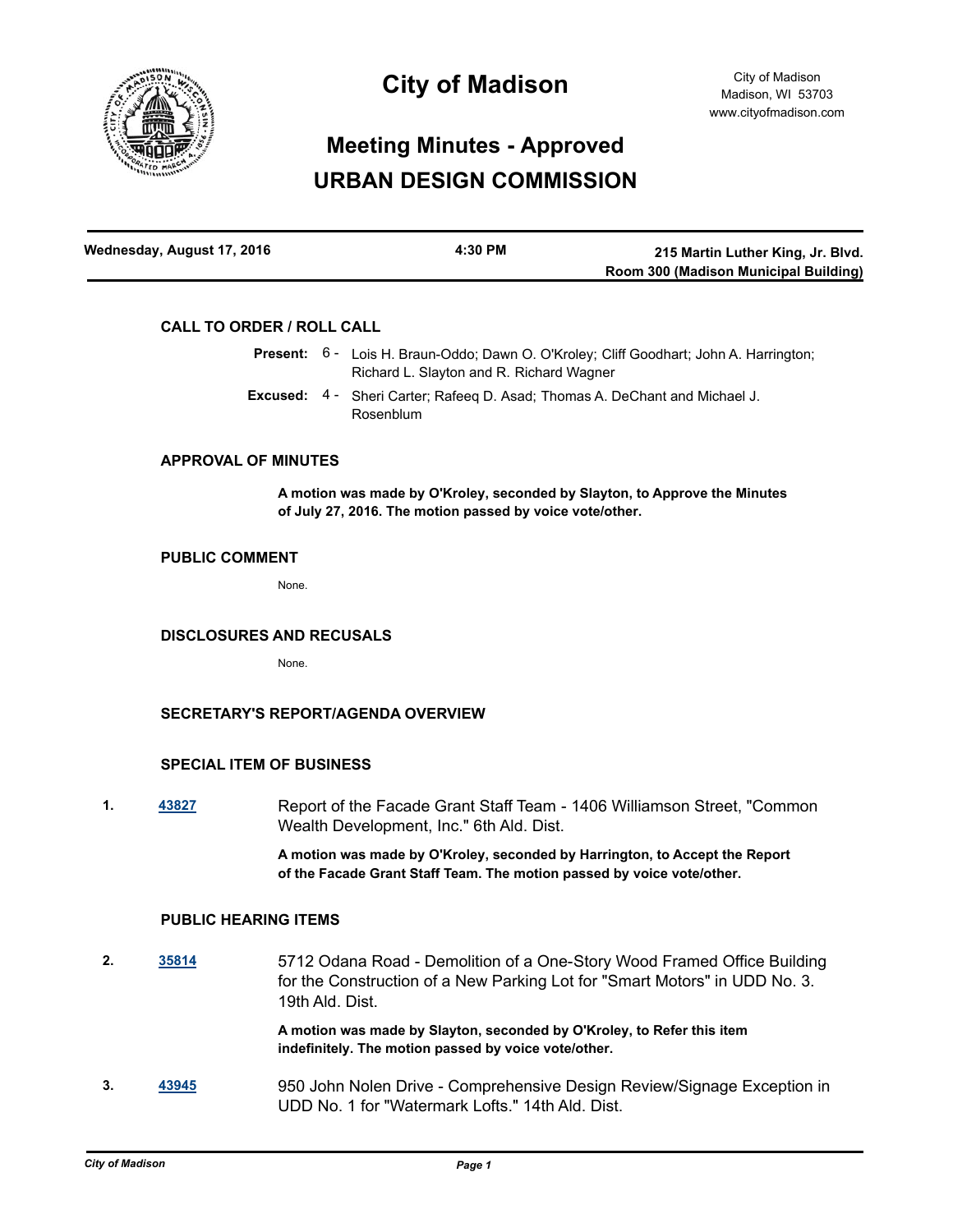The motion granted approval of the ground signs only, with the wall sign package requiring more attention to the building's architecture, tenant entries and other building features.

**A motion was made by O'Kroley, seconded by Harrington, to Grant Final Approval. The motion passed by voice vote/other.**

**4. [39862](http://madison.legistar.com/gateway.aspx?m=l&id=/matter.aspx?key=43416)** 615 Forward Drive - Construction of a New Television Studio and Support Facilities, Site Improvements to Employee and Visitor Parking in UDD No. 2. 19th Ald. Dist.

> **A motion was made by Slayton, seconded by O'Kroley, to Refer this item indefinitely. The motion passed by voice vote/other.**

**5. [43714](http://madison.legistar.com/gateway.aspx?m=l&id=/matter.aspx?key=47920)** 6905 Odana Road - Street Graphics Variance. 19th Ald. Dist.

On a motion by Harrington, seconded by Goodhart, the Urban Design Commission **REFERRED** this matter until such time as the holding company can review the changes. The motion was passed on a vote of (5-0).

In a subsequent reconsideration of this item, a motion was made by Harrington, seconded by Goodhart, to **GRANT FINAL APPROVAL** due to an agreement between Burlington's representative Brian Randall and Park Towne Development's representative Mike Ring. The agreement approves the sign upon the condition that the applicant file a written confirmation that his deed restriction rights have been satisfied. The motion passed on a vote of (4-1) with Slayton voting no.

#### **A motion was made by Harrington, seconded by Braun-Oddo, to Grant Final Approval. The motion passed by the following vote:**

- Ayes: 4 Lois H. Braun-Oddo; Dawn O. O'Kroley; Cliff Goodhart and John A. **Harrington**
- **Noes:** 1 Richard L. Slayton
- **Excused:** Sheri Carter; Rafeeq D. Asad; Thomas A. DeChant and Michael J. Rosenblum Excused: 4 -
- **Non Voting:** 1 R. Richard Wagner
- **6. [43716](http://madison.legistar.com/gateway.aspx?m=l&id=/matter.aspx?key=47922)** 3331 Agriculture Drive Construction of a New 86-Stall Parking Lot for the DuPont Freeze Dry Production Facility at 3326 Agriculture Drive.

This item was approved as a consent item with the finding that all applicable standards are adequately addressed.

#### **A motion was made by Goodhart, seconded by Braun-Oddo, to Grant Final Approval. The motion passed by voice vote/other.**

**7. [41975](http://madison.legistar.com/gateway.aspx?m=l&id=/matter.aspx?key=46309)** 223 & 219 West Gilman Street - Demolition and Addition to "Chabad House" in the Downtown Core District. 4th Ald. Dist.

> The motion noted the need to address minimization of hard pavement associated with parking, the front courtyard and landscape screening along the lot line with the City surface parking lot.

### **A motion was made by Goodhart, seconded by Braun-Oddo, to Grant Initial Approval. The motion passed by the following vote:**

Ayes: 4 - Lois H. Braun-Oddo; Cliff Goodhart; John A. Harrington and Richard L. Slayton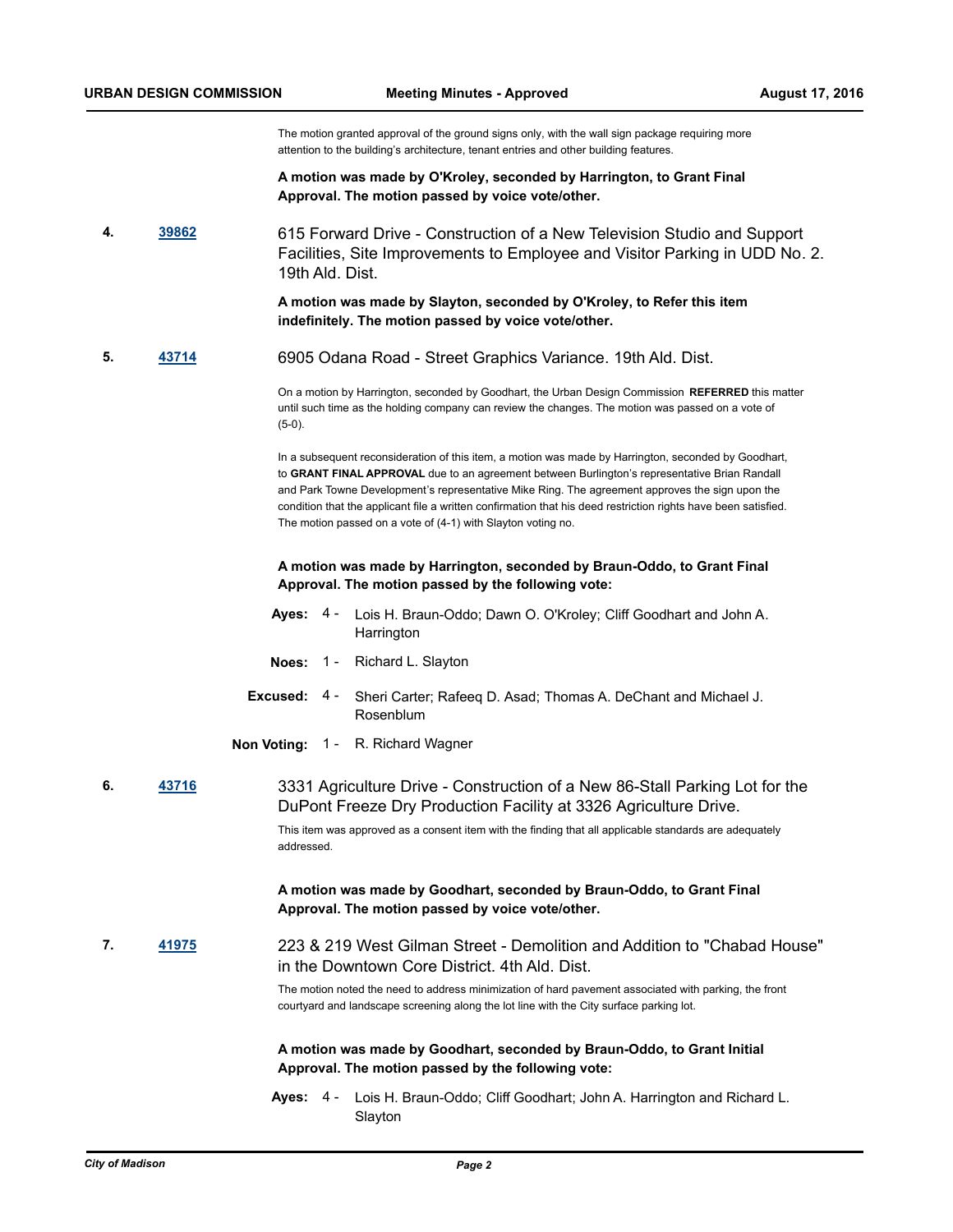- **Noes:** 1 Dawn O. O'Kroley
- **Excused:** 4 Rafeeq D. Asad; Thomas A. DeChant; Michael J. Rosenblum and Sheri **Carter**
- **Non Voting:** 1 R. Richard Wagner

#### **UNFINISHED BUSINESS**

**8. [32089](http://madison.legistar.com/gateway.aspx?m=l&id=/matter.aspx?key=35102)** 802, 854 East Washington Avenue (800 North Block) - Mixed-Use Development with Commercial (Including a Grocery Store), Office and Residential Components in UDD No. 8. 2nd Ald. Dist. \*Alteration to a Previous Alteration of the "Facade of Parking Garage."

#### **A motion was made by Braun-Oddo, seconded by Goodhart, to Grant Final Approval. The motion passed by the following vote:**

- **Ayes:** 3 Dawn O. O'Kroley; Cliff Goodhart and Lois H. Braun-Oddo
- **Noes:** 2 John A. Harrington and Richard L. Slayton
- **Excused:** 4 Rafeeq D. Asad; Thomas A. DeChant; Michael J. Rosenblum and Sheri **Carter**
- **Non Voting:** 1 R. Richard Wagner
- **9. [42720](http://madison.legistar.com/gateway.aspx?m=l&id=/matter.aspx?key=46966)** 6502 Milwaukee Street Amended PD(GDP) and SIP for a Mixed-Use Project Containing Up to 330 Residential Units on the Corner of Milwaukee Street and North Sprecher Road. 3rd Ald. Dist.

**A motion was made by Goodhart, seconded by Slayton, to Grant Final Approval. The motion passed by voice vote/other.**

#### **NEW BUSINESS**

**10. [43715](http://madison.legistar.com/gateway.aspx?m=l&id=/matter.aspx?key=47921)** 7902 Watts Road - Planned Residential Complex Consisting of Two Multi-Family Buildings Containing 156 Residential Dwelling Units and Associated Common/Amenity Spaces. 9th Ald. Dist.

The motion provided for the following:

- The massing is OK.
	- · Siting with integration with grades and blank walls, siting as it relates to Building B's relationship on Watts Road with the existing Building C, siting issues as it relates to the relationship of both buildings at the driveway entrance to Watts Road and how that works .
- The applicant shall return with a larger more detailed landscape plan.
- Work with City Engineering to adjust the configuration of the detention pond as it relates to development of new buildings on the site.

**A motion was made by Goodhart, seconded by O'Kroley, to Grant Initial Approval. The motion passed by voice vote/other.**

**11. [43729](http://madison.legistar.com/gateway.aspx?m=l&id=/matter.aspx?key=47935)** 8102 Watts Road - 4-Story, 106 Guest Room "Tru Hotel (by Hilton)." 9th Ald. Dist.